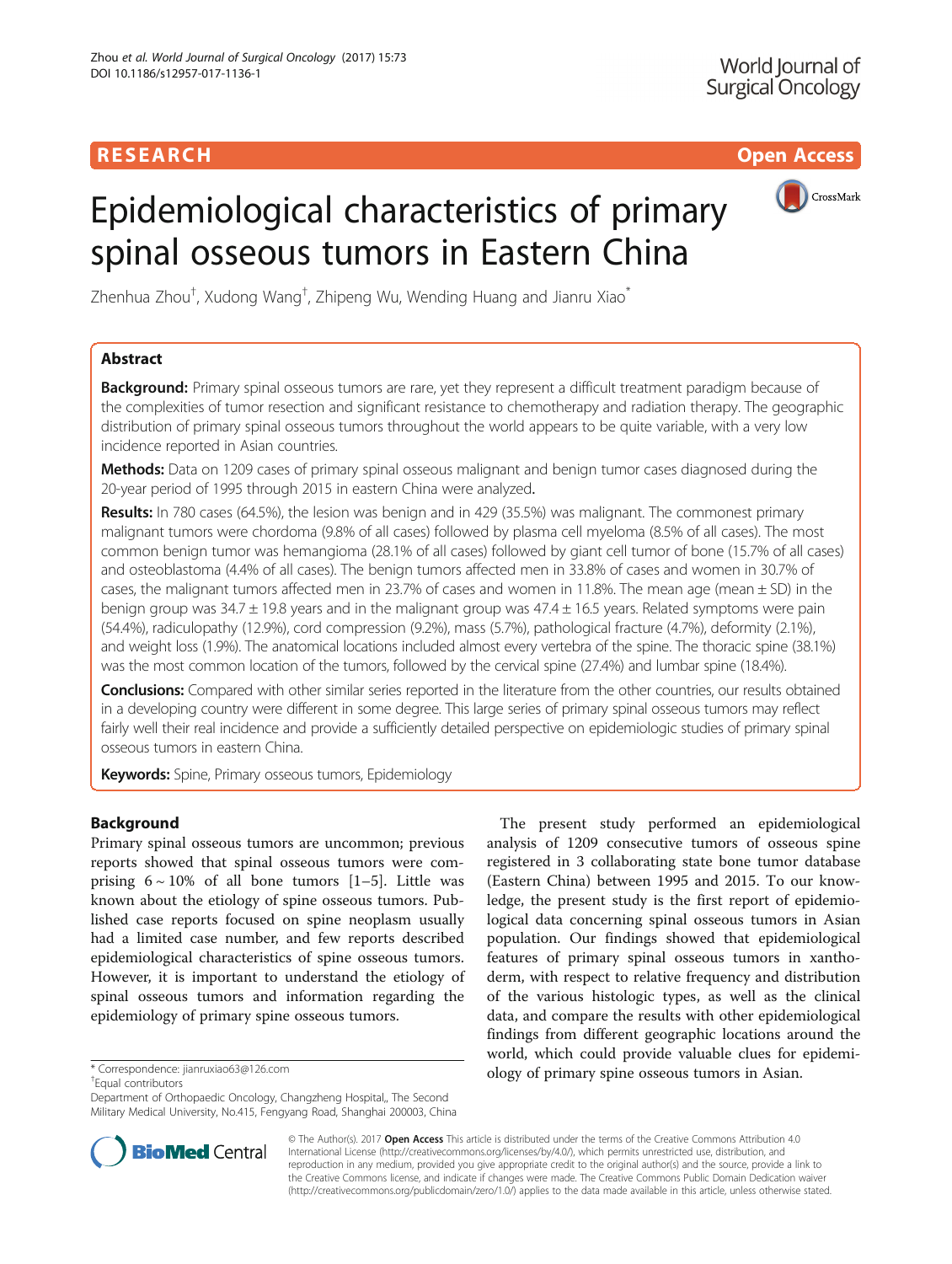## Methods

# Data sources

Data for this study were obtained from Bone Tumors and Nervous System Tumors Biobank of Shanghai (BT&NSTBS), Bone Tumor Sample Databases and Digital Information Platform of Shanghai (BTSD&DIPS), and Shanghai Biobank Network of Common Human Tumor Tissue (SBNCHTT). One thousand two hundred nine cases of spinal osseous tumors registered in abovementioned 3 database between 1995 and 2015 were selected for this study. Data collected for each patient included personal information such as name, age, sex, anatomical site of the tumor, and clinical and histological diagnoses. In the case of recurrent tumors, the histological appearance of the original and the recurrent tumors was compared and was considered as only one case. The diagnoses were re-evaluated according to the criteria suggested for the 2013 WHO histological classification [[6\]](#page-7-0).

### **Statistics**

SPSS17.0 software (SPSS Inc., Chicago, IL) was used for statistical analysis of experimental data. Descriptive statistics was performed to calculate the frequency and percentages of variables mentioned before. Age was stratified into various groups at 10-year intervals.

# Results

The histological types of the spinal osseous tumors are listed in Table 1 and Fig. [1](#page-2-0). Of these, 64.5% (780 cases) were benign and 35.5% (429 cases) were malignant, The most common histological type of benign tumors was hemangioma accounting for 28.1% of all tumors (340 cases), followed by giant cell tumor (15.7%; 190 cases),

Table 1 Frequency, age, and gender distribution of primary spine osseous tumors

| Type of tumor                  | Number (%)      |                  | Male           |                  | Female         |                   | Male vs                    | Age       | Mean $\pm$ SD (age) |                 |                 |
|--------------------------------|-----------------|------------------|----------------|------------------|----------------|-------------------|----------------------------|-----------|---------------------|-----------------|-----------------|
|                                | No.             | $%$ <sup>a</sup> | No.            | $%$ <sup>a</sup> | No.            | $\%$ <sup>a</sup> | female<br>range<br>(years) | Male      | Female              | Total           |                 |
| Benign tumors                  | 780             | 64.5             | 409            | 33.8             | 371            | 30.7              | 52.4 vs 47.6%              | $9 - 79$  | $33.7 \pm 19.2$     | $35.9 \pm 20.6$ | $34.7 \pm 19.8$ |
| Hemangioma                     | 340             | 28.1             | 174            | 14.4             | 166            | 13.7              | 51.2 vs 48.8%              | $12 - 79$ | $47.1 \pm 14.3$     | $51.5 \pm 12.9$ | $49.2 \pm 13.7$ |
| Giant cell tumor               | 190             | 15.7             | 91             | 7.5              | 99             | 8.2               | 47.9 vs 52.1%              | $15 - 66$ | $34.5 \pm 11.0$     | $32.9 \pm 12.1$ | $33.6 \pm 11.5$ |
| Eosinophililc granuloma        | 47              | 3.9              | 36             | 3.0              | 11             | 0.9               | 76.6 vs 23.4%              | $10 - 56$ | $23.7 \pm 14.3$     | $29 \pm 17.6$   | $23.7 \pm 14.7$ |
| Osteoblastoma                  | 53              | 4.4              | 28             | 2.3              | 25             | 2.1               | 52.8 vs 47.2%              | $9 - 54$  | $32.6 \pm 10.5$     | $26.5 \pm 15.0$ | $28.7 \pm 13.2$ |
| Fibroma                        | 16              | 1.3              | 10             | 0.8              | 6              | 0.5               | 62.5 vs 37.5%              | $26 - 76$ | $41.6 \pm 18.2$     | $50.5 \pm 15.0$ | $44.9 \pm 17.1$ |
| Osteoid osteoma                | 17              | 1.4              | 8              | 0.7              | 9              | 0.7               | 47.1 vs 52.9%              | $16 - 67$ | $31.2 \pm 22.3$     | $39.0 \pm 16.8$ | $34.6 \pm 19.8$ |
| Osteochondroma                 | 46              | 3.8              | 28             | 2.3              | 18             | 1.5               | 60.9 vs 39.1%              | $13 - 64$ | $34.0 \pm 16.6$     | $38.7 \pm 20.8$ | $36.1 \pm 18.4$ |
| Solitary bone cyst             | 25              | 2.1              | 8              | 0.7              | 17             | 1.4               | 32.0 vs 68.0%              | $15 - 64$ | $29.5 \pm 15.2$     | $48.8 \pm 11.9$ | $41.1 \pm 16.2$ |
| Lipoma                         | $7\overline{ }$ | 0.6              | 5              | 0.4              | $\overline{2}$ | 0.2               | 71.4 vs 28.6%              | $23 - 63$ | $41.8 \pm 16.5$     | $31.0 \pm 11.3$ | $38.7 \pm 15.2$ |
| Aneurysmal bone cyst           | 35              | 2.9              | 19             | 1.6              | 16             | 1.3               | 54.3 vs 45.7%              | $10 - 62$ | $25 \pm 12.5$       | $36.4 \pm 15.3$ | $30.4 \pm 14.8$ |
| Fibrous dysplasia              | $\overline{4}$  | 0.3              | $\overline{2}$ | 0.2              | $\overline{2}$ | 0.2               | 50.0 vs 50.0%              | $25 - 32$ | $29.5 \pm 3.5$      | $27 \pm 2.8$    | $28.3 \pm 3.0$  |
| Malignant tumors               | 429             | 35.5             | 286            | 23.7             | 143            | 11.8              | 66.7 vs 33.3%              | $8 - 81$  | $48.3 \pm 16.7$     | $46.3 \pm 16.3$ | $47.4 \pm 16.5$ |
| PNET/ Ewing's sarcoma          | 17              | 1.4              | 9              | 0.7              | 8              | 0.7               | 52.9 vs 47.1%              | $11 - 46$ | $26 \pm 13.3$       | $25.8 \pm 7.9$  | $25.9 \pm 10.9$ |
| Chordoma                       | 119             | 9.8              | 79             | 6.5              | 40             | 3.3               | 66.4 vs 33.6%              | $27 - 81$ | $56.6 \pm 15.0$     | $53.3 \pm 13.3$ | $55.5 \pm 14.1$ |
| Malignant fibrous histiocytoma | 16              | 1.3              | 11             | 0.9              | 5              | 0.4               | 68.8 vs 31.2%              | $29 - 67$ | $51\pm14.5$         | $50.7 \pm 1.9$  | $50.9 \pm 11.3$ |
| Liposarcoma                    | $\mathbf{1}$    | 0.0              | $\mathbf{1}$   | 0.0              | $\circ$        | 0.0               | <b>NA</b>                  | 44        | 44                  | <b>NA</b>       | 44              |
| Osteosarcoma                   | 13              | 1.1              | 5              | 0.4              | 8              | 0.7               | 38.5 vs 61.5%              | $14 - 60$ | $40.2 \pm 21.0$     | $25.8 \pm 11.7$ | $33.6 \pm 18.2$ |
| Angiosarcoma                   | 10              | 0.8              | 7              | 0.6              | $\overline{3}$ | 0.2               | 70.0 vs 30.0%              | $36 - 73$ | $54.3 \pm 11.3$     | $45.0 \pm 7.8$  | $51.5 \pm 10.9$ |
| Malignant neurilemmoma         | 30              | 2.5              | 15             | 1.2              | 15             | 1.2               | 50.0 vs 50.0%              | $8 - 71$  | $40.4 \pm 16.3$     | $50.3 \pm 12.1$ | $45.3 \pm 15.0$ |
| Plasma cell myeloma            | 103             | 8.5              | 75             | 6.2              | 28             | 2.3               | 72.8 vs 27.2%              | $10 - 76$ | $49.8 \pm 15.3$     | $57.2 \pm 12.6$ | $52.0 \pm 14.8$ |
| Malignant lymphoma             | 54              | 4.5              | 30             | 2.5              | 24             | 2.0               | 55.6 vs 44.4%              | $10 - 77$ | $47.2 \pm 21.0$     | $46.5 \pm 18.7$ | $46.9 \pm 19.6$ |
| Leiomyosarcoma                 | $\mathbf{1}$    | 0.0              | $\mathbf{1}$   | 0.0              | $\circ$        | 0.0               | <b>NA</b>                  | 55        | 55                  | <b>NA</b>       | 55              |
| Chondrosarcoma                 | 63              | 5.2              | 52             | 4.3              | 11             | 0.9               | 82.5 vs 17.5%              | $20 - 68$ | $46.1 \pm 14.5$     | $37.3 \pm 14.8$ | $44.0 \pm 14.7$ |
| Fibrosarcoma                   | $\overline{2}$  | 0.2              | $\mathbf{1}$   | 0.0              | $\mathbf{1}$   | 0.0               | 50.0 vs 50.0%              | $30 - 61$ | 61                  | 30              | $45.5 \pm 21.9$ |
| Total                          | 1209            | 100              | 695            | 57.5             | 514            | 42.5              | 57.5 vs 42.5%              | $8 - 81$  | $39.1 \pm 16.9$     | $39.6 \pm 16.7$ | $39.3 \pm 16.8$ |

NA not applicable

<sup>a</sup>% in all tumors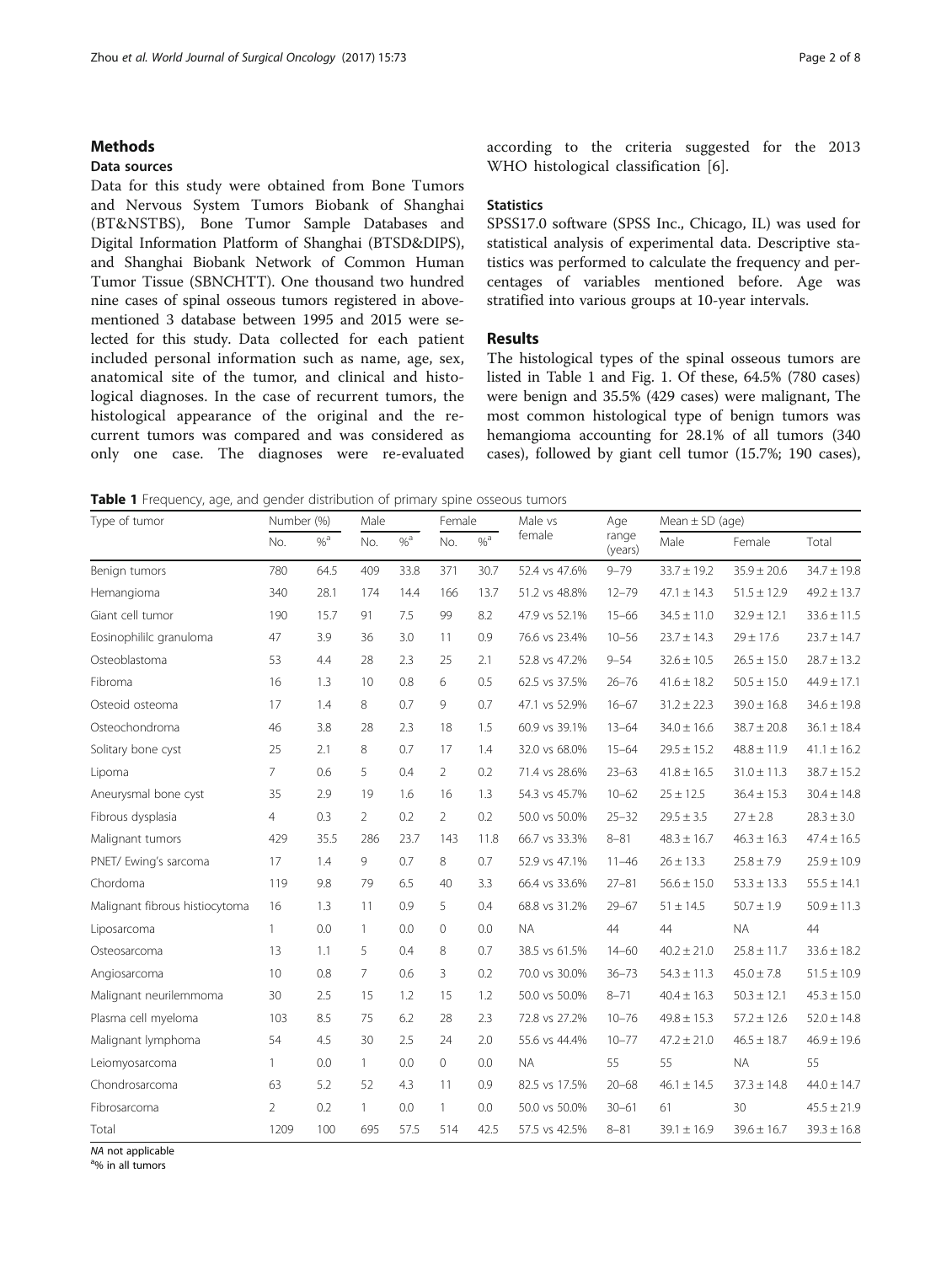<span id="page-2-0"></span>

osteoblastoma (4.4%; 53 cases), aneurysmal bone cyst (2.9%; 35 cases), eosinophilic granuloma (3.9%; 47 cases), osteochondroma (3.8%; 46 cases), solitary bone cyst (2.1%; 25 cases), osteoid osteoma (1.4%; 17 cases), fibroma (1.3%; 16 cases), lipoma (0.6%; 7 cases), and fibrous dysplasia (0.3%; 4 cases). Of malignant tumors, chordoma was the most common malignant tumor (9.8% of all tumors, 119 cases), followed by plasma cell myeloma multiple myeloma (8.5%,103 cases), chondrosarcoma (5.2%, 63 cases), malignant lymphoma (4.5%; 54 cases), malignant neurilemmoma (2.5%; 30 cases), primitive neural ectodermal tumor (PNET)\Ewing's sarcoma (1.4%; 17 cases), malignant fibrous histiocytoma (1.3%; 16 cases), osteosarcoma (1.1%; 13 cases), and other sarcomas such as angiosarcoma, fibrosarcoma, liposarcoma, and leiomyosarcoma (less than 1%).

Of the benign tumors, 20.5% were situated in the cervical spine, 26.1% in the thoracic spine, 12.0% in the lumbar spine, and 5.4% in the sacral spine. Of the malignant tumors, 6.9% were situated in the cervical spine, 12.0% in the thoracic spine, 6.3% in the lumbar spine, and 10.7% in the sacral spine. Of all tumors, 27.4% were situated in the cervical spine, 38.1% in the thoracic spine, 18.4% in the lumbar spine, and 16.1% in the sacral spine (Table [2](#page-3-0)).

In our series, most tumors with different histological types showed a similar distribution in males and females, although chordoma (119 cases, M:F = 2:1), plasma cell myeloma (103 cases, M:F = 2.7:1), chondrosarcoma (63 cases,  $M: F = 4.7:1$ ), and eosinophilic granuoma (47 cases,  $M: F = 3.3:1$ ) affected more frequently males than females (Table [3\)](#page-4-0). From a total of 1209 bone tumors, the mean age (mean  $\pm$  SD) was  $39.3 \pm 16.8$  years (range, 8– 81 years), 57.5% (695 cases) of the tumors occurred in males and 42.5% (514cases) in females, with a mean age (mean  $\pm$  SD) of 39.1  $\pm$  16.9 and 39.6  $\pm$  16.7 years. The mean age (mean  $\pm$  SD) of benign tumors group was 34.7

± 19.8 years (range, 9–79 years). Of 780 benign tumors, 409 cases (33.8% of all cases) occurred in males and 371 cases (30.7% of all cases) in females ( $M: F = 1.1:1$ ), with a mean age (mean  $\pm$  SD) of 33.7  $\pm$  19.2 and 35.9  $\pm$ 20.6 years. The mean age (mean  $\pm$  SD) of malignant tumors group was  $47.4 \pm 16.5$  years (range, 8–81 years). Of 429 malignant tumors, 286 cases (23.7% of all cases) occurred in males and 143 cases (11.8% of all cases) in females, with a mean age (mean  $\pm$  SD) of  $48.3 \pm 16.7$  and  $46.3 \pm 16.3$  years. The most commonly affected age group for benign tumors was the 31- to 40-year-old group (14.3%; 173 cases), followed by the 51- to 60-yearold group (11.4%; 138 cases), and by the 41- to 50-yearold group (11.2%; 136 cases). The most common age group affected by malignant bone tumors was the 41- to 50-year-old group (7.9%; 95cases), followed by the 61- to 70-year-old group (6.8%; 82 cases). A similar frequency was observed in the 31- to 40-year-old group (6.7%; 81cases) and the 51- to 60-year-old group (6.5%; 79 cases).

As the most common presenting symptom, pain was found in 54.4% (658/1209) of patients, affecting 35.0% (273/780) of the benign and 89.7% (385/429) of the malignant tumors. Mass (swelling) was seen in 4.0% (31/ 780) of benign tumors and 8.9% (38/429) of malignant tumors. One hundred fifty-six patients (12.9%) had the symptoms of radiculopathy. Of all cases, 9.2% (111/ 1209) of patients had signs of subtotal or complete cord compression. The cord compression symptoms included motor weakness (8.2%, 99/1209), sphincter dysfunction (0.7%, 8/1209), and paraplegia (0.3%, 4/1209). Pathological fracture was found in 4.7% (57/1209) of patients. Other symptoms included deformity (2.1%, 25/1209) and weight loss (1.9%, 23/1209) (Table [4](#page-5-0)).

In our series, 398 cases with malignant tumors and 187 cases with benign tumors undergone surgery. Two hundred seventy-one cases with malignancies received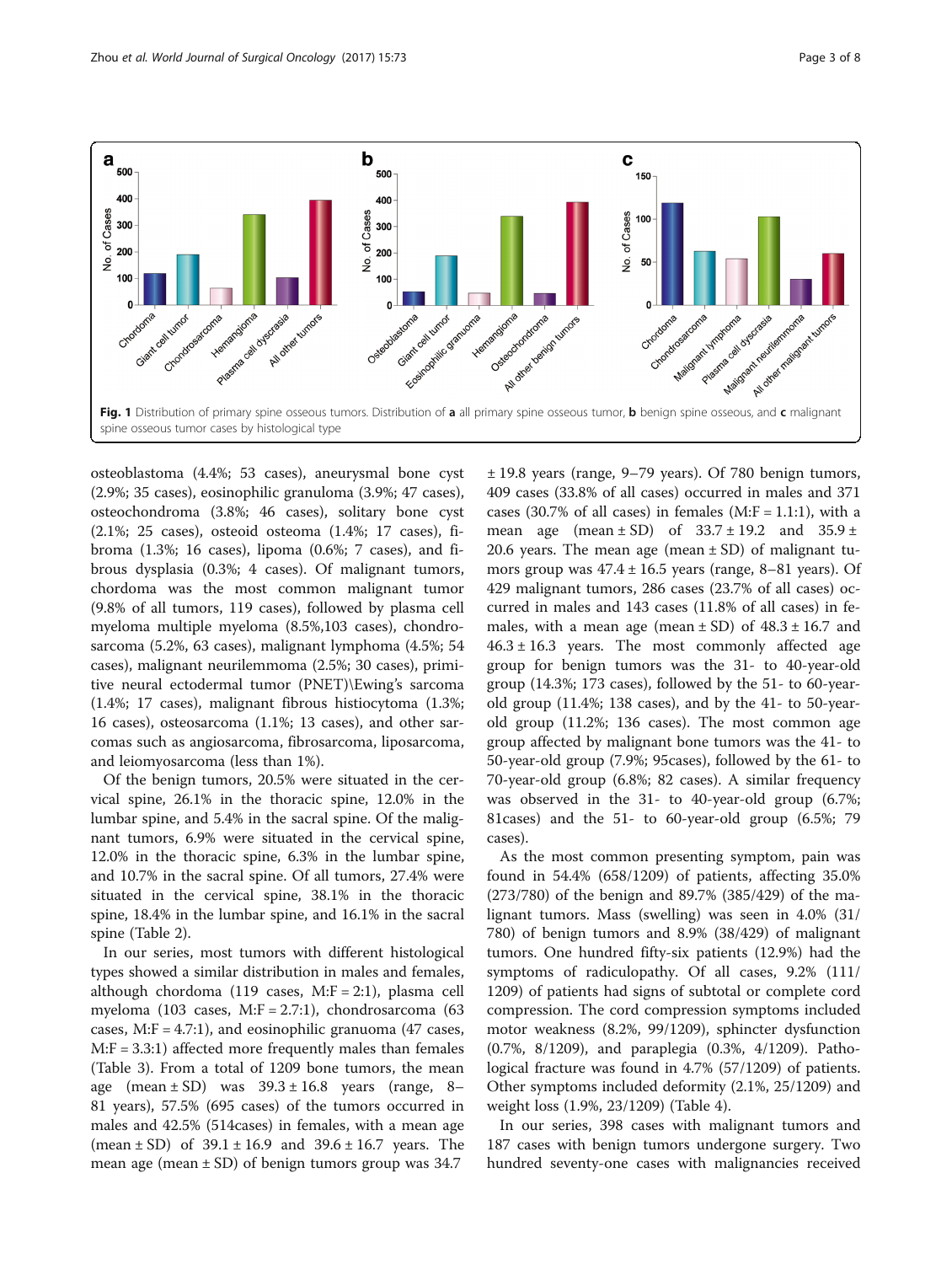| Type of tumor                  | Cervical spine |      | Thoracic spine |      |                | Lumbar spine |                | Sacral spine | Totals                  |      |
|--------------------------------|----------------|------|----------------|------|----------------|--------------|----------------|--------------|-------------------------|------|
|                                | No.            | $\%$ | No.            | $\%$ | No.            | $\%$         | No.            | $\%$         | No.                     | $\%$ |
| Benign tumors                  | 257            | 20.5 | 328            | 26.1 | 151            | 12.0         | 68             | 5.4          | 804(780) <sup>a</sup>   | 64.0 |
| Hemangioma                     | 104            | 8.3  | 149            | 11.7 | 86             | 6.8          | 11             | 0.9          | $350(340)^a$            | 27.9 |
| Giant cell tumor               | 44             | 3.5  | 87             | 6.9  | 23             | 1.8          | 36             | 2.9          | 190                     | 15.1 |
| Eosinophililc granuoma         | 20             | 1.6  | 22             | 1.6  | 5              | 0.4          | $\mathbf 0$    | 0.0          | 47                      | 3.7  |
| Osteoblastoma                  | 17             | 1.4  | 30             | 2.4  | 5              | 0.4          | $\mathbf{1}$   | 0.0          | 53                      | 4.2  |
| Fibroma                        | 17             | 1.4  | 5              | 0.4  | 5              | 0.4          | 3              | 0.2          | 30(16)                  | 2.4  |
| Osteoid osteoma                | 12             | 1.0  | $\overline{2}$ | 0.2  | 3              | 0.2          | $\mathbf 0$    | 0.0          | 17                      | 1.4  |
| Osteochondroma                 | 21             | 1.7  | 12             | 1.0  | 11             | 0.9          | $\overline{2}$ | 0.2          | 46                      | 3.7  |
| Solitary bone cyst             | 8              | 0.6  | $\overline{2}$ | 0.2  | 5              | 0.4          | 10             | 0.8          | 25                      | 2.0  |
| Lipoma                         | 5              | 0.4  | $\mathbf{1}$   | 0.0  | 0              | 0.0          | $\mathbf{1}$   | 0.0          | $\overline{7}$          | 0.6  |
| Aneurysmal bone cyst           | 9              | 0.7  | 16             | 1.3  | 6              | 0.5          | $\overline{4}$ | 0.3          | 35                      | 2.8  |
| Fibrous dysplasia              | $\mathbf{0}$   | 0.0  | $\overline{2}$ | 0.2  | $\overline{2}$ | 0.2          | $\mathbf 0$    | 0.0          | $\overline{4}$          | 0.3  |
| Malignant tumors               | 87             | 6.9  | 151            | 12.0 | 80             | 6.3          | 134            | 10.7         | 452(429) <sup>a</sup>   | 36.C |
| PNET/Ewing's sarcoma           | 1              | 0.0  | 4              | 0.3  | 9              | 0.7          | 3              | 0.2          | 17                      | 1.4  |
| Chordoma                       | 29             | 2.3  | 5              | 0.4  | 5              | 0.4          | 80             | 6.4          | 119                     | 9.5  |
| Malignant fibrous histiocytoma | $\mathbf 0$    | 0.0  | 8              | 0.6  | 3              | 0.2          | 5              | 0.4          | 16                      | 1.3  |
| Liposarcoma                    | $\mathbf 0$    | 0.0  | $\mathbf 0$    | 0.0  | 0              | 0.0          | $\mathbf{1}$   | 0.0          | $\mathbf{1}$            | 0.0  |
| Osteosarcoma                   | $\overline{2}$ | 0.2  | 6              | 0.6  | 0              | 0.0          | 5              | 0.4          | 13                      | 1.0  |
| Angiosarcoma                   | 1              | 0.0  | 12             | 1.0  | $\overline{4}$ | 0.3          | 0              | 0.0          | 17(10)                  | 1.4  |
| Malignant neurilemmoma         | 4              | 0.3  | $\overline{4}$ | 0.3  | 12             | 1.0          | 12             | 1.0          | $32(30)$ <sup>a</sup>   | 2.5  |
| Plasma cell myeloma            | 27             | 2.1  | 50             | 4.0  | 26             | 2.1          | 9              | 0.7          | 112(103)                | 8.9  |
| Leiomyosarcoma                 | 0              | 0.0  | 0              | 0.0  | 0              | 0.0          | $\mathbf{1}$   | 0.0          | $\mathbf{1}$            | 0.0  |
| Malignant lymphoma             | 9              | 0.7  | 26             | 2.1  | 18             | 1.4          | 6              | 0.5          | $59(54)^a$              | 4.7  |
| Chondrosarcoma                 | 14             | 1.1  | 36             | 2.9  | $\overline{2}$ | 0.2          | 11             | 0.9          | 63                      | 5.0  |
| Fibrosarcoma                   | $\Omega$       | 0.0  | $\mathbf 0$    | 0.0  | $\mathbf{1}$   | 0.0          | 1              | 0.0          | $\overline{2}$          | 0.2  |
| Total                          | 344            | 27.4 | 479            | 38.1 | 231            | 18.4         | 202            | 16.1         | 1256(1209) <sup>a</sup> | 100  |

<span id="page-3-0"></span>Table 2 Distribution of spine osseous tumors by location

<sup>a</sup>More than two anatomical position involved in the same patient

chemotherapy. Thirty-four cases with malignant tumors were given radiotherapy. And other treatments were performed to 6 malignant cases and 35 benign cases respectively (Additional file [1:](#page-6-0) Table S1).

# **Discussion**

Primary bone tumors of the spine are representing only less than 10% of all bone neoplasms. Available reports on the epidemiologic features of primary osseous spine tumors were mostly among Americans and Europeans [[7](#page-7-0)–[11\]](#page-7-0). To our knowledge, the present report represents epidemiologic features based the largest series of spinal osseous tumors from Asian. However, there are some differences of epidemiological characteristics in our study and previous reports (Table [5](#page-6-0)) [[8, 10\]](#page-7-0). In Kelley's series [[10](#page-7-0)], 23.02% tumors were benign and 76.98% tumors were malignant, plasma cell myeloma was the most common primary malignant tumor, accounting for 26%, followed by chordoma (22.22%) and osteosarcoma (9.52%). Osteoblastoma (5.56%) was the most common benign tumor, followed osteoclastoma (0.79%) and aneurysmal bone cyst (0.79%). In our series, benign tumors comprised 64.5% of primary tumors. The most frequent benign was hemangioma (28.1%), followed by giant cell tumor (15.7%) and osteoblastoma (4.4%). The most frequent malignant was chordoma (9.8%), followed by plasma cell myeloma (8.5%) and chondrosarcoma (5.2%). These findings were not consistent with results from previous studies based in Caucasian, which would be influenced by geographical and racial variations in different reports.

As the most frequent benign primary spine osseous tumor in present study, hemangioma was accounting for approximately one third of all primary tumors. During the past 20 years (1995–2015), 340 (28.1% of all cases) cases of spinal hemangioma were diagnosed, and 350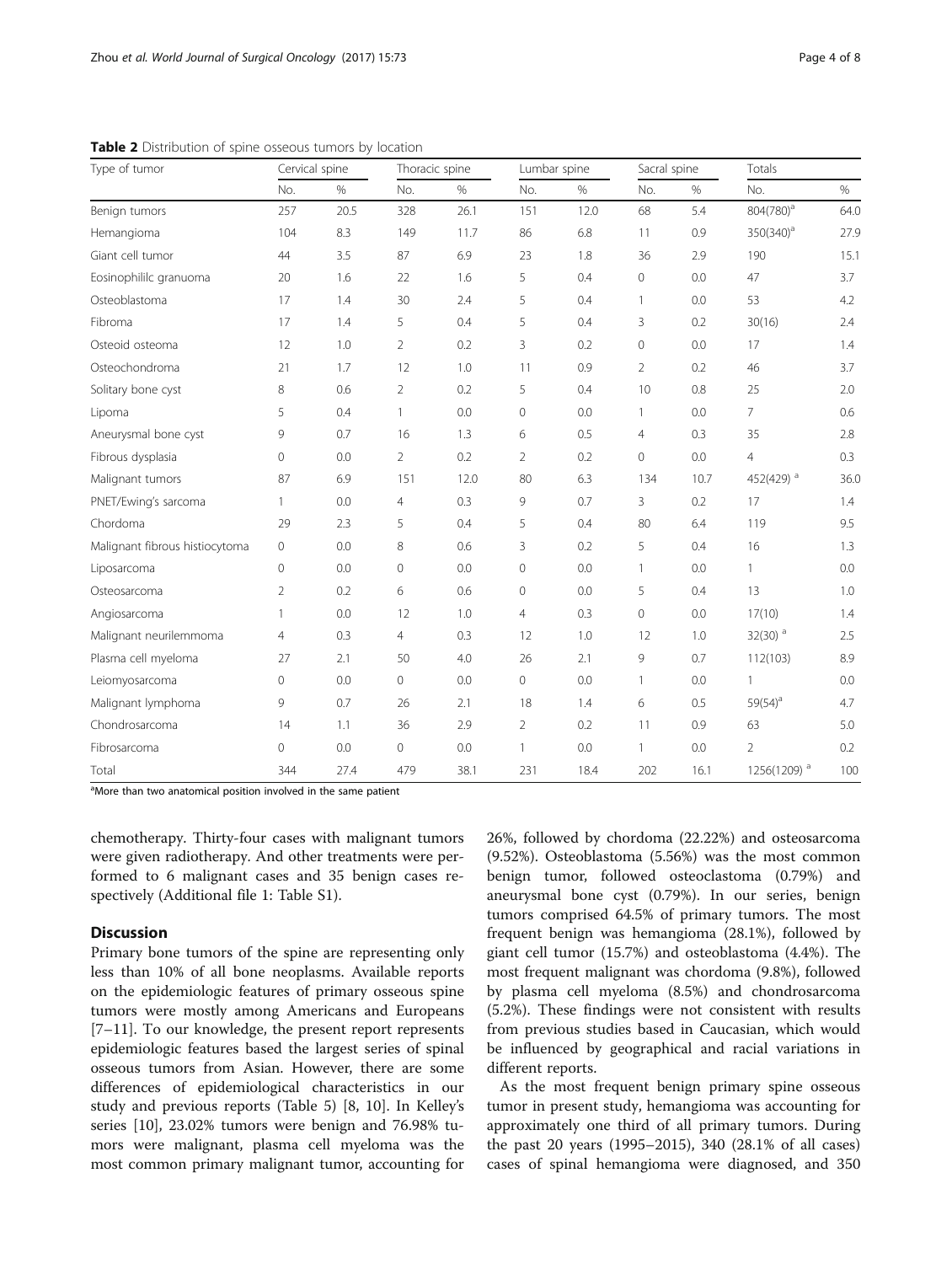<span id="page-4-0"></span>Table 3 Age distribution of patients with primary spine osseous tumors (years)

| Type of tumor                  | $0 - 10$   | $11 - 20$   | $21 - 30$   | $31 - 40$   | $41 - 50$  | $51 - 60$   | $61 - 70$  | $71 - 80$  | $81 - 90$  | Total       |
|--------------------------------|------------|-------------|-------------|-------------|------------|-------------|------------|------------|------------|-------------|
|                                | No. (%)    | No. (%)     | No. (%)     | No. (%)     | No. (%)    | No. (%)     | No. (%)    | No. (%)    | No. (%)    | no. (%)     |
| Benign tumors                  | 14(1.2%)   | 102(8.4%)   | 122(10.1%)  | 173(14.3%)  | 136(11.2%) | 138(11.4%)  | 76(6.3%)   | 19(1.6%)   | $O(0.0\%)$ | 780(64.5%)  |
| Hemangioma                     | $1(0.0\%)$ | 14(1.2%)    | 18(1.5%)    | $62(5.1\%)$ | 78(6.5%)   | 96(7.9%)    | 53(4.4%)   | 18(1.5%)   | $O(0.0\%)$ | 340(28.1%)  |
| Giant cell tumor               | $O(0.0\%)$ | 27(2.2%)    | $50(4.1\%)$ | 62(5.1%)    | 32(2.6%)   | $11(0.9\%)$ | 8(0.7%     | $O(0.0\%)$ | $O(0.0\%)$ | 190(15.7%)  |
| Eosinophililc granuloma        | $3(0.2\%)$ | 23(1.9%)    | 9(0.7%      | $5(0.4\%)$  | $2(0.2\%)$ | $5(0.4\%)$  | $O(0.0\%)$ | $O(0.0\%)$ | $O(0.0\%)$ | 47(3.9%)    |
| Osteoblastoma                  | 6(0.5%)    | 11(0.9%     | 14(1.2%)    | $11(0.9\%)$ | 5(0.4% )   | $6(0.5\%)$  | $O(0.0\%)$ | $O(0.0\%)$ | $O(0.0\%)$ | 53(4.4%)    |
| Fibroma                        | $O(0.0\%)$ | $O(0.0\%)$  | $4(0.3\%)$  | $4(0.3\%)$  | $2(0.2\%)$ | $2(0.2\%)$  | $3(0.2\%)$ | $1(0.0\%)$ | $O(0.0\%)$ | 16(1.3%)    |
| Osteoid osteoma                | $O(0.0\%)$ | $5(0.4\%)$  | $3(0.2\%)$  | $2(0.2\%)$  | $2(0.2\%)$ | $3(0.2\%)$  | $2(0.2\%)$ | $O(0.0\%)$ | $O(0.0\%)$ | 17(1.4%)    |
| Osteochondroma                 | $2(0.2\%)$ | 12(1.0%)    | 8(0.7%)     | $9(0.7\%)$  | 5(0.4% )   | $5(0.4\%)$  | 5(0.4% )   | $O(0.0\%)$ | $0(0.0\%)$ | 46(3.8%)    |
| Solitary bone cyst             | $O(0.0\%)$ | $2(0.2\%)$  | $3(0.2\%)$  | $5(0.4\%)$  | $6(0.5\%)$ | $6(0.5\%)$  | $3(0.2\%)$ | $O(0.0\%)$ | $O(0.0\%)$ | 25(2.1%)    |
| Lipoma                         | $O(0.0\%)$ | $O(0.0\%)$  | $2(0.2\%)$  | $3(0.2\%)$  | $1(0.0\%)$ | $1(0.0\%)$  | $O(0.0\%)$ | $O(0.0\%)$ | $O(0.0\%)$ | $7(0.6\%)$  |
| Aneurysmal bone cyst           | $2(0.2\%)$ | 8(0.7%      | 9(0.7%      | 8(0.7%)     | $3(0.2\%)$ | $3(0.2\%)$  | $2(0.2\%)$ | $O(0.0\%)$ | $O(0.0\%)$ | 35(2.9%)    |
| Fibrous dysplasia              | $O(0.0\%)$ | $O(0.0\%)$  | $2(0.2\%)$  | $2(0.2\%)$  | $O(0.0\%)$ | $O(0.0\%)$  | $O(0.0\%)$ | $O(0.0\%)$ | $O(0.0\%)$ | $4(0.3\%)$  |
| Malignant tumors               | $5(0.4\%)$ | $17(1.4\%)$ | 36(3.0%)    | 81(6.7%)    | 95(7.9%)   | 79(6.5%)    | 82(6.8%)   | 32(2.6%)   | $2(0.2\%)$ | 429(35.5%)  |
| PNET/Ewing's sarcoma           | $O(0.0\%)$ | 5(0.4% )    | 7(0.6%      | $3(0.2\%)$  | $2(0.2\%)$ | $O(0.0\%)$  | $O(0.0\%)$ | $O(0.0\%)$ | $0(0.0\%)$ | $17(1.4\%)$ |
| Chordoma                       | $O(0.0\%)$ | $O(0.0\%)$  | $3(0.2\%)$  | 17(1.4%)    | 27(2.2%)   | 23(1.9%)    | 32(2.6%)   | 15(1.2%)   | $2(0.2\%)$ | 119(9.8%)   |
| Malignant fibrous histiocytoma | $O(0.0\%)$ | $O(0.0\%)$  | $2(0.2\%)$  | $O(0.0\%)$  | 5(0.4% )   | $6(0.5\%)$  | $3(0.2\%)$ | $O(0.0\%)$ | $O(0.0\%)$ | 16(1.3%)    |
| Liposarcoma                    | $O(0.0\%)$ | $O(0.0\%)$  | $O(0.0\%)$  | $O(0.0\%)$  | $1(0.0\%)$ | $O(0.0\%)$  | $O(0.0\%)$ | $O(0.0\%)$ | $0(0.0\%)$ | $1(0.0\%)$  |
| Osteosarcoma                   | $O(0.0\%)$ | $6(0.5\%)$  | $2(0.2\%)$  | $O(0.0\%)$  | $3(0.2\%)$ | $2(0.2\%)$  | $O(0.0\%)$ | $O(0.0\%)$ | $O(0.0\%)$ | $13(1.1\%)$ |
| Angiosarcoma                   | $O(0.0\%)$ | $O(0.0\%)$  | $O(0.0\%)$  | $2(0.2\%)$  | $3(0.2\%)$ | $3(0.2\%)$  | $1(0.0\%)$ | $1(0.0\%)$ | $0(0.0\%)$ | $10(0.8\%)$ |
| Malignant neurilemmoma         | $1(0.0\%)$ | $1(0.0\%)$  | $1(0.0\%)$  | $9(0.7\%)$  | 8(0.7%     | 5(0.4%      | $4(0.3\%)$ | $1(0.0\%)$ | $O(0.0\%)$ | 30(2.5%)    |
| Plasma cell myeloma            | $2(0.2\%)$ | $O(0.0\%)$  | $3(0.2\%)$  | 17(1.4%)    | 26(2.2%)   | 22(1.8%)    | 24(2.0%)   | $9(0.7\%)$ | $O(0.0\%)$ | 103(8.5%)   |
| Leiomyosarcoma                 | $O(0.0\%)$ | $O(0.0\%)$  | $O(0.0\%)$  | $O(0.0\%)$  | $O(0.0\%)$ | $1(0.0\%)$  | $O(0.0\%)$ | $O(0.0\%)$ | $O(0.0\%)$ | $1(0.0\%)$  |
| Malignant lymphoma             | $2(0.2\%)$ | $3(0.2\%)$  | 6(0.5%)     | $9(0.7\%)$  | 12(1.0%)   | 8(0.7%)     | 8(0.7%)    | 6(0.5%)    | $O(0.0\%)$ | 54(4.5%)    |
| Chondrosarcoma                 | $O(0.0\%)$ | $2(0.2\%)$  | $11(0.9\%)$ | 24(2.0%)    | 8(0.7%)    | $9(0.7\%)$  | 9(0.7%     | $O(0.0\%)$ | $O(0.0\%)$ | 63(5.2%)    |
| Fibrosarcoma                   | $O(0.0\%)$ | $O(0.0\%)$  | $1(0.0\%)$  | $O(0.0\%)$  | $O(0.0\%)$ | $O(0.0\%)$  | $1(0.0\%)$ | $O(0.0\%)$ | $O(0.0\%)$ | $2(0.2\%)$  |
| Total                          | 19(1.6%)   | 119(9.8%)   | 158(13.1%)  | 254(21.0%)  | 231(19.1%) | 217(17.9%)  | 158(13.1%) | 51(4.2%)   | $2(0.2\%)$ | 1209(100%)  |

vertebrae were involved. This incidence of spinal hemangioma was significantly higher than that in other country [\[12\]](#page-7-0), which suggested different epidemiologic features of spinal hemangioma in Asians. Giant cell tumor (GCT) of bone was considered a benign osteolytic tumor with variable aggressiveness and accounted for approximately 5% of all bone tumors [[4, 13](#page-7-0), [14\]](#page-7-0). In our study, GCTs accounted for 15.7% of spine osseous lesions, this incidence was markedly higher than that reported in other studies [\[15](#page-7-0)–[19\]](#page-7-0). Almost of GCTs occurred in the second to fourth decades, with a slight female predilection  $(M:F = 1:1.1)$  in the present series. The female predilection of GCT is supported by the earlier reports [[17, 20](#page-7-0)–[22\]](#page-7-0). Furthermore, GCTs also showed predilection for the thoracic vertebra of spine in our study, which is not in accordance with other reports [[19, 23\]](#page-7-0). Osteoblastoma was the third most common benign tumor in our study, with a relative frequency of 4.4% which was higher compared with the previous report [\[24](#page-7-0)]. In Herman M. Kroon's and Richard A. Mcleod's reports [\[25](#page-7-0), [26](#page-7-0)], osteoblastoma obviously affected more males than females (64:34 and 87:36 respectively). In our study, we only observed a slight male predilection  $(M:F = 1:1.1)$ . The most involved location was the thoracic spine, which is consistent with those reported from Europe and America [\[27, 28\]](#page-7-0).

Chordoma was the most common malignant tumor which occurred more in males than in females in the present study. We found a significant predilection for males (M: $F = 79:40$ ), in agreement with reports by S Boriani (M:F = 37:15) [[29\]](#page-7-0), Silvia Stacchiotti (M:F = 91:47) [[30\]](#page-7-0), and Johannm Bjornsson  $(M:F = 27:13)$  [[31\]](#page-7-0). It is worth noting that female preponderance (17:22) of chordoma was reported in Sweden [[32\]](#page-7-0). In our series, chordomas were typically seen in adults and elderly, tended to occur in the sacrum (9.5%, 119 cases), which is consistent with the previous reports. In the present study, plasma cell myeloma accounted for 8.5% (103 cases) of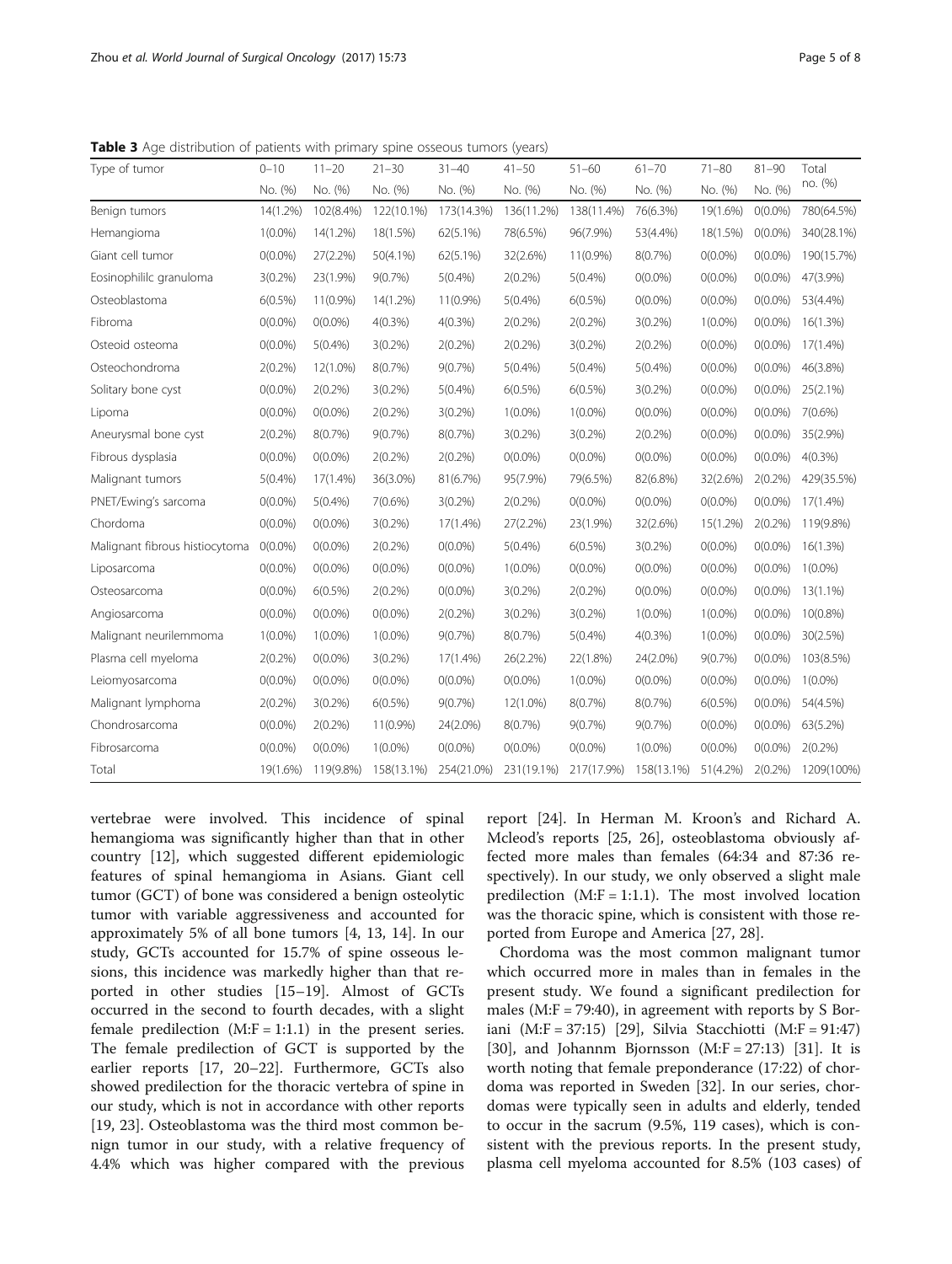|                                      | Total no.<br>of case | Pain                | Mass<br>(swelling) | Radiculopathy  | Motor<br>weakness | Sphincter<br>dysfunction |                | Paraplegia Pathological<br>fracture | Deformity      | Weight<br>loss |
|--------------------------------------|----------------------|---------------------|--------------------|----------------|-------------------|--------------------------|----------------|-------------------------------------|----------------|----------------|
| Benign tumors                        | 780                  | 273(35.0%)          | 31(4.0%)           | 72(9.2%)       | 45(5.8%)          | $\overline{0}$           | $\mathbf 0$    | 23(2.9%)                            | $4(0.5\%)$     | 7(0.9%)        |
| Hemangioma                           | 340                  | 18                  | $\overline{2}$     | $\mathbf{1}$   | $\mathbf 0$       | $\mathbf 0$              | $\mathbf 0$    | $\mathbf 0$                         | $\mathbf 0$    | $\overline{1}$ |
| Giant cell tumor                     | 190                  | 169                 | 11                 | 65             | 43                | 0                        | $\mathbf{0}$   | 21                                  | 3              | $\overline{2}$ |
| Eosinophililc<br>granuloma           | 47                   | 35                  | 17                 | $\overline{4}$ | 1                 | 0                        | $\mathbf 0$    | 0                                   | 0              | $\mathbf{1}$   |
| Osteoblastoma                        | 53                   | $\overline{2}$      | 0                  | 0              | $\mathbf 0$       | 0                        | $\mathbf 0$    | $\mathbf 0$                         | $\mathbf 0$    | $\mathbf 0$    |
| Fibroma                              | 16                   | $\overline{4}$      | 0                  | 0              | $\overline{0}$    | 0                        | $\mathbf{0}$   | $\mathbf 0$                         | $\mathbf 0$    | $\mathbf 0$    |
| Osteoid osteoma                      | 17                   | 3                   | 0                  | 0              | $\overline{0}$    | 0                        | $\mathbf 0$    | $\mathbf 0$                         | 0              | 1              |
| Osteochondroma                       | 46                   | 13                  | 0                  | 0              | $\overline{0}$    | 0                        | $\mathbf{0}$   | $\mathbf 0$                         | $\mathbf 0$    | 1              |
| Solitary bone<br>cyst                | 25                   | $\overline{2}$      | 1                  | 0              | $\mathbf 0$       | 0                        | $\mathbf 0$    | 0                                   | 0              | $\mathbf 0$    |
| Lipoma                               | $\overline{7}$       | $\mathbf 0$         | 0                  | 0              | $\mathbf 0$       | $\mathbf 0$              | $\mathbf 0$    | $\mathbf 0$                         | 0              | $\mathbf 0$    |
| Aneurysmal bone 35<br>cyst           |                      | 25                  | 0                  | 1              | 1                 | 0                        | $\mathbf 0$    | $\mathbf{1}$                        | $\mathbf 0$    | 1              |
| Fibrous dysplasia                    | $\overline{4}$       | $\overline{2}$      | 0                  | 1              | $\mathbf 0$       | 0                        | $\mathbf 0$    | $\mathbf{1}$                        | 1              | $\mathbf 0$    |
| Malignant<br>tumors                  | 429                  | 385(89.7%)          | 38(8.9%)           | 84(19.9%)      | 54(12.6%)         | 8(1.9%)                  | $4(0.9\%)$     | 34(7.9%)                            | 21(4.9%)       | 16(3.7%)       |
| PNET/Ewing's<br>sarcoma              | 17                   | 16                  | $\mathbf{1}$       | $\mathbf 0$    | $\mathbf 0$       | $\mathbf 0$              | $\mathbf 0$    | $\mathbf{1}$                        | $\overline{0}$ | $\mathbf 0$    |
| Chordoma                             | 119                  | 101                 | 15                 | 43             | 35                | 7                        | $\overline{2}$ | 12                                  | 6              | 3              |
| Malignant<br>fibrous<br>histiocytoma | 16                   | 13                  | 10                 | $\overline{0}$ | $\overline{0}$    | $\overline{0}$           | $\overline{0}$ | $\mathbf{1}$                        | 0              | $\overline{0}$ |
| Liposarcoma                          | $\mathbf{1}$         | $\mathbf{1}$        | 0                  | 1              | $\mathbf 0$       | 0                        | $\mathbf 0$    | $\mathbf{1}$                        | 0              | $\mathbf 0$    |
| Osteosarcoma                         | 13                   | 13                  | $\overline{2}$     |                | $\mathbf 0$       | 0                        | $\mathbf 0$    | $\mathbf 0$                         | 0              | $\mathbf 0$    |
| Angiosarcoma                         | 10                   | 9                   | $\mathbf{1}$       | 1              | $\mathbf 0$       | 0                        | $\mathbf 0$    | $\mathbf 0$                         | 0              | $\mathbf 0$    |
| Malignant<br>neurilemmoma            | 30                   | 28                  | $\mathbf 0$        | 28             | 15                | 1                        | $\mathbf 0$    | $\mathbf 0$                         | $\mathbf 0$    | $\mathbf{0}$   |
| Plasma cell<br>myeloma               | 103                  | 92                  | 0                  | 7              | $\overline{2}$    | $\overline{2}$           | $\overline{2}$ | 19                                  | 15             | 13             |
| Leiomyosarcoma                       | 54                   | 51                  | 7                  | 3              | $\mathbf{1}$      | $\mathbf 0$              | $\mathbf 0$    | 0                                   | 0              | $\mathbf 0$    |
| Malignant<br>lymphoma                | $\mathbf{1}$         | $\mathbf{1}$        | 0                  | $\mathbf 0$    | $\mathbf 0$       | $\mathbf 0$              | $\mathbf 0$    | $\mathbf 0$                         | $\mathbf 0$    | $\mathbf 0$    |
| Chondrosarcoma                       | 63                   | 58                  | $\overline{0}$     | $\mathbf 0$    | $\mathbf 0$       | 0                        | $\mathbf{0}$   | $\overline{0}$                      | 0              | $\mathbf 0$    |
| Fibrosarcoma                         | $\overline{2}$       | $\overline{2}$      | $\overline{2}$     | 1              | $\mathbf{1}$      | $\overline{O}$           | $\overline{0}$ | $\mathbf 0$                         | $\mathbf 0$    | $\mathbf 0$    |
| Total                                | 1209                 | 658(54.4%) 69(5.7%) |                    | 156(12.9%)     | 99(8.2%)          | 8(0.7%)                  | $4(0.3\%)$     | 57(4.7%)                            | 25(2.1%)       | 23(1.9%)       |

<span id="page-5-0"></span>Table 4 First presenting features when diagnosed with primary spine osseous tumors

all cases, representing the second most frequent primary malignant osseous tumor of spine, and often occurring in thoracic spine (4.0%, 50 vertebrae were involved). All plasma cell myeloma cases were found in the 4th–7th decade of life with a male predominance  $(M:F = 2.7:1)$ . Previous studies reported that chondrosarcoma accounted for 3–12% of all spine primary tumors [\[33](#page-7-0)–[36\]](#page-7-0). In S Boriani's report, the lumbar spine was the most frequently involved location (15/22, 68%) [[33](#page-7-0)]. However, in the present study, thoracic spine was the most common location involved with chondrosarcoma (2.9%, 36 cases), and only 2 cases were observed in the lumbar

spine. Most patients commonly encountered chondrosarcoma after the age of 20, with a great male predilection  $(M:F = 4.7:1)$ .

Surgery is the first choice for the pain and neurological symptoms caused by spine tumors. Surgery can completely or partly alleviate tumor compression to the spinal cord, establish a tumor-free solid spine and relieve pain. In primary malignant tumors of the spine, total/partial laminectomy, total/partial vertebral body resection, and piecemeal resection and curettage, in addition to the surgical procedures described above, can be used. Chemotherapy and radiotherapy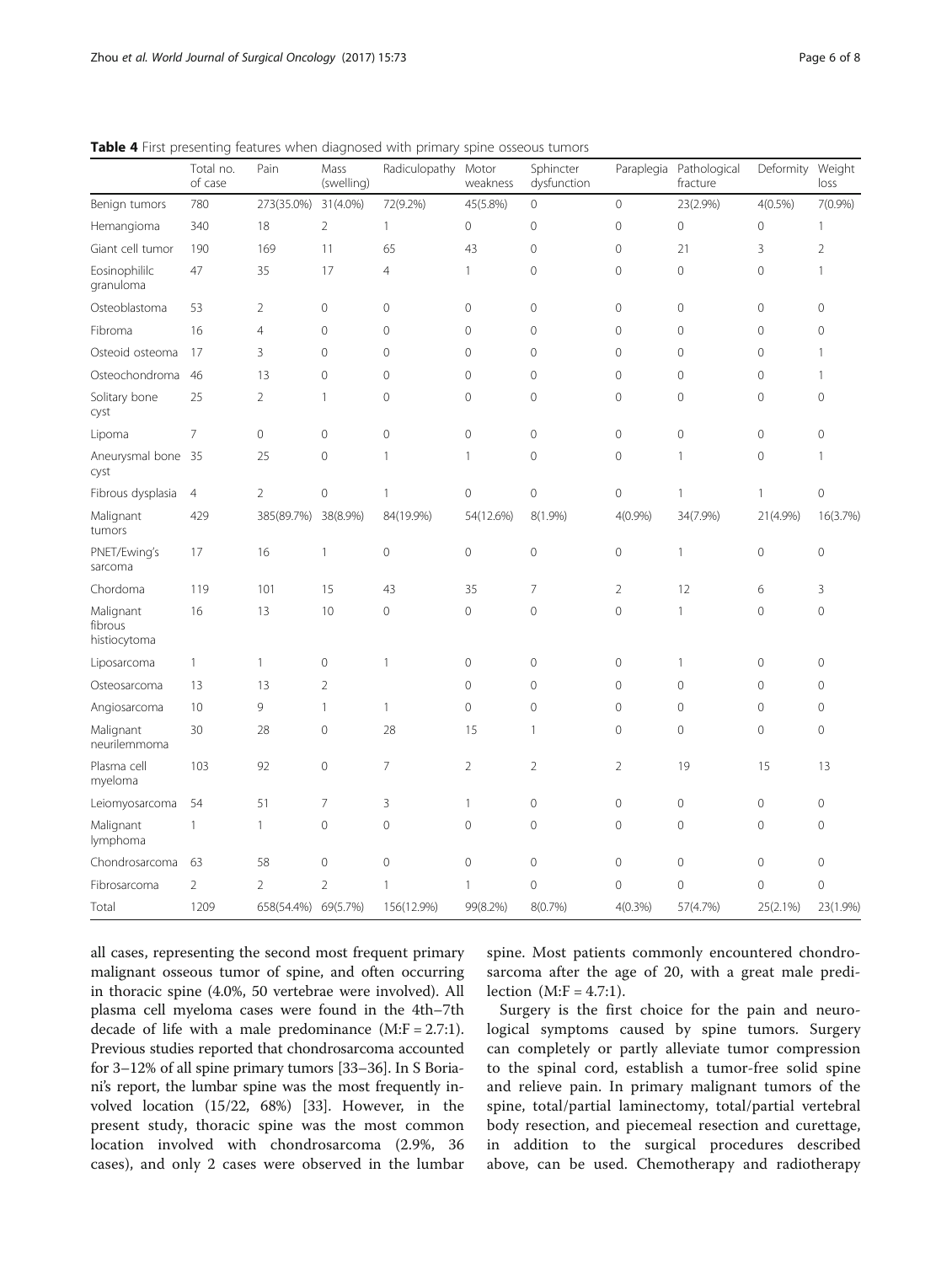|                                       | This study                             | Simon P. Kelley         | S. Boriani             |
|---------------------------------------|----------------------------------------|-------------------------|------------------------|
| Author's country                      | China                                  | <b>UK</b>               | Italy                  |
| Year of publication                   | 2016                                   | 2007                    | 1995                   |
| Period of study                       | 1995-2015 (20 years)                   | 1958-2000 (42 years)    | 1946-1992 (46 years)   |
| No. of cases                          | 1209                                   | 127                     | 366                    |
| Gender                                | Male: 695 Female:514                   | Male: 66 Female:61      | Not reported           |
| Predominant presenting symptom        | Pain                                   | Pain                    | Not reported           |
| Percentage of benign tumors           | 64.5%                                  | 22.8%                   | 56.8%                  |
| Percentage of malignant tumors        | 35.5%                                  | 77.2%                   | 43.2%                  |
| Most common type of benign tumors     | Hemangioma                             | Osteoblastoma (7/127)   | Eosinophilic granuloma |
| Most common type of malignant tumors  | Chordoma                               | Plasma cell myeloma     | Plasma cell myeloma    |
| Most common segment of spine affected | Thoracic spine (479/1256) <sup>a</sup> | Thoracic spine (48/127) | Lumbar spine (181/366) |
| Mean age at presentation (range)      | $39.3 \pm 16.8$ (range 8-81 years)     | 42 (range 7-76 years)   | Not reported           |

<span id="page-6-0"></span>Table 5 World literature of population-based studies on the epidemiology of primary spine osseous tumor

<sup>a</sup>More than two anatomical position involved in the same patient

after surgery were used to reduce the risk of the cancer relapse or shrinks some malignant tumor such Ewing's sarcoma that cannot be completely removed with surgery. Many benign silent (no symptom) tumors such as hemangioma were found in health checkup, and most of them did not receive any treatment. Although the WHO defines GCT as a benign osteolytic neoplasm, GCT displays the characteristics of both malignant and benign tumors and actually represents a benign tumor with the potential of malignancy [\[37](#page-7-0)–[39](#page-7-0)]. In our series, most cases of GCT undergone total spondylectomy, vertebrectomy, piecemeal resection or curettage. Some cases of GCT received other therapy such as bisphosphonate treatment after surgery.

# Conclusions

Our study results represent data on the epidemiology of spinal osseous tumors in a large population of patients. We think that these data may reflect the epidemiological features of spine osseous tumors in Eastern China. For geographical and racial variations, the incidence of these neoplasms in a developing country is partly different from that found in other countries. There were several limitations in this study. As medical imaging technology have improved greatly during the study time span, the diagnosis sensitivity of primary spinal osseous tumors should lead to different prevalence in different time. Although the prognosis of spinal osseous tumors and longitudinal changes could not be fully assessed due to the nature of a retrospective study, we hope our work could provide useful epidemiological information as these data may have important implications for public health programs.

# Additional files

[Additional file 1:](dx.doi.org/10.1186/s12957-017-1136-1) Table S1. Treatment of primary spine osseous tumor. (DOCX 14 kb)

## Acknowledgements

Not applicable.

#### Funding

The study was funded by the Bone Tumors and Nervous System Tumors Biobank Project of Shanghai (12DZ2295103), Bone Tumor Sample Databases and Digital Information Platform Project of Shanghai (08DZ2292800), and Shanghai Biobank Network of Common Human Tumor Tissue (12DZ2295100).

#### Availability of data and materials

The manuscript does not refer to any new software, application, or tool. The authors do not wish to share data analyzed in this manuscript as no such consent was provided by the patients treated and no approval of the Bioethics Committee was obtained.

#### Authors' contributions

ZZ wrote the manuscript. ZZ and XW performed data analysis. ZW and WH collected and evaluated information of cases. JX conceived of the study and participated in its designation. All authors read and approved the final manuscript.

#### Competing interests

The authors declare that they have no competing interests.

#### Consent for publication

Not applicable.

#### Ethics approval and consent to participate

All procedures performed in studies involving human participants were in accordance with the ethical standards of the Clinical Research Ethics Committee of Second Military Medical University and with the 1964 Helsinki declaration and its later amendments or comparable ethical standards. Human data were obtained with informed consent, and this study was approved by the Clinical Research Ethics Committee of the Second Military Medical University.